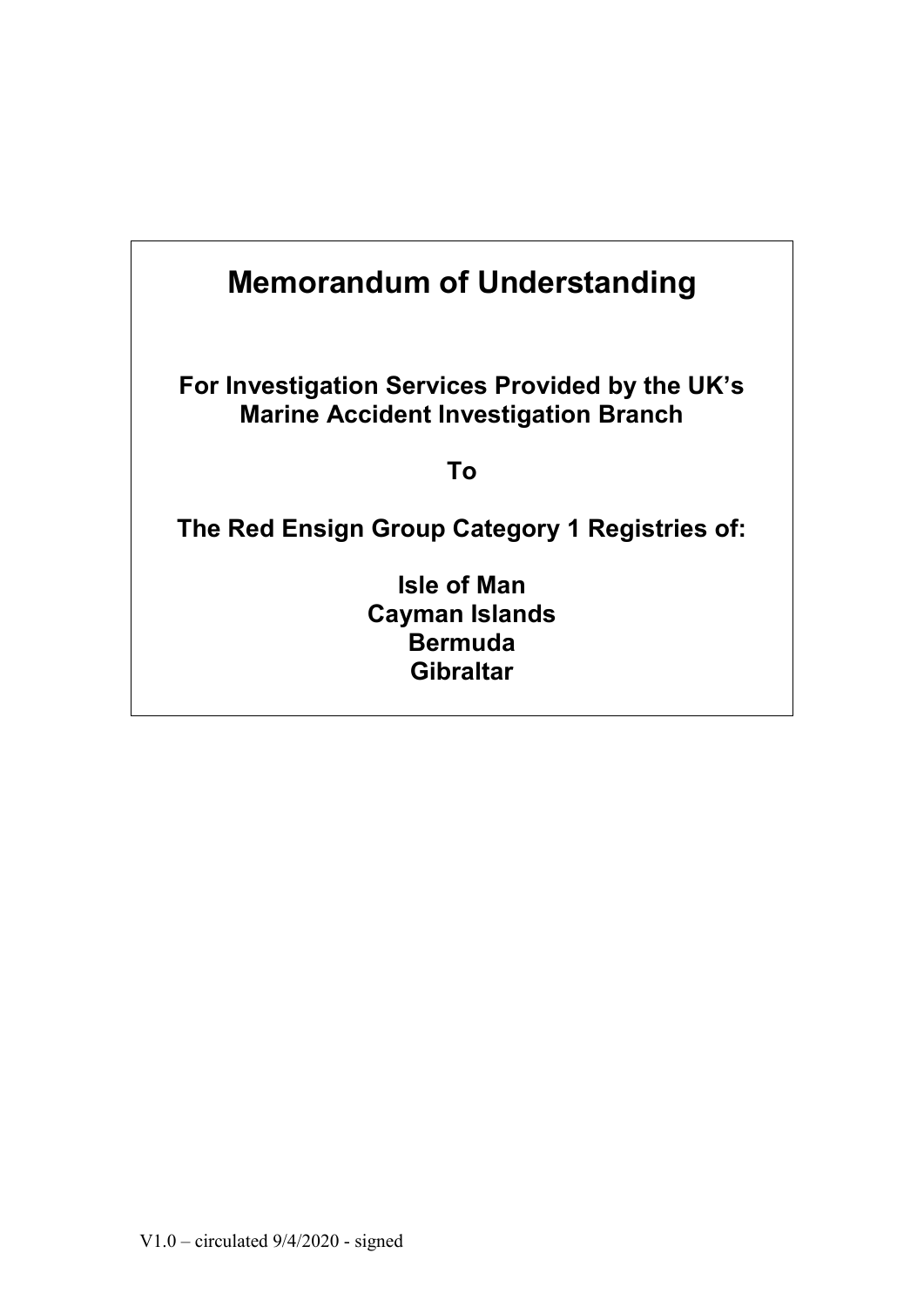# **1. FRAMEWORK OF UNDERSTANDING**

### **1.1 INTRODUCTION**

The Casualty Investigation Code<sup>1</sup> (the Code) mandates that all Very Serious Marine Casualties involving ships within the scope of the 1974 Convention on the Safety of Life at Sea (SOLAS), as set out in Chapter 1 Part A of SOLAS, are investigated, and that the Flag State of a ship involved in a Very Serious Marine Casualty is responsible for ensuring that an investigation is conducted and completed in accordance with the Code.

Under the Code, the State that takes responsibility for conducting the investigation must also ensure that investigators carrying out the safety investigation are impartial and objective.

The Category 1 Red Ensign Group (REG) Marine Administrations do not have independent investigation bodies, and therefore have difficulty in ensuring that safety investigations are impartial and objective.

In order to discharge the obligations under the Code, this Memorandum of Understanding (MOU) has been reached by which the UK's Marine Accident Investigation Branch (MAIB) agrees, when investigations are not conducted and completed by other States, to do so for Very Serious Marine Casualties involving ships registered with the Category 1 REG Marine Administrations. These investigations will be carried out on behalf of the Category 1 REG Marine Administration, and so the procedure for investigations set out in the legislation in force in the REG Marine Administration's territory will apply. This MOU assumes that all parties' operations will be co-operative and in full compliance with the Code.

The parties to this MOU are the MAIB and, collectively, the Category 1 REG Marine Administrations of Bermuda, the Cayman Islands, the Isle of Man and Gibraltar.

## **1.2 SCOPE**

<u>.</u>

MAIB inspectors will investigate Very Serious Marine Casualties involving ships registered with a Category 1 REG Marine Administration, where the ship falls within the scope of the Code.

The investigation of Marine Casualties which are not Very Serious Marine Casualties; Very Serious Marine Casualties which occur in the Category 1 REG Marine Administration's Territorial Sea but do not involve a ship registered with a Category 1 REG Marine Administration; and Marine Incidents, are outside the scope of this MOU.

 $<sup>1</sup>$  The International Maritime Organization's Code of the international standards</sup> and practices for a safety investigation into a marine casualty or marine incident, adopted under resolution MSC.255(84).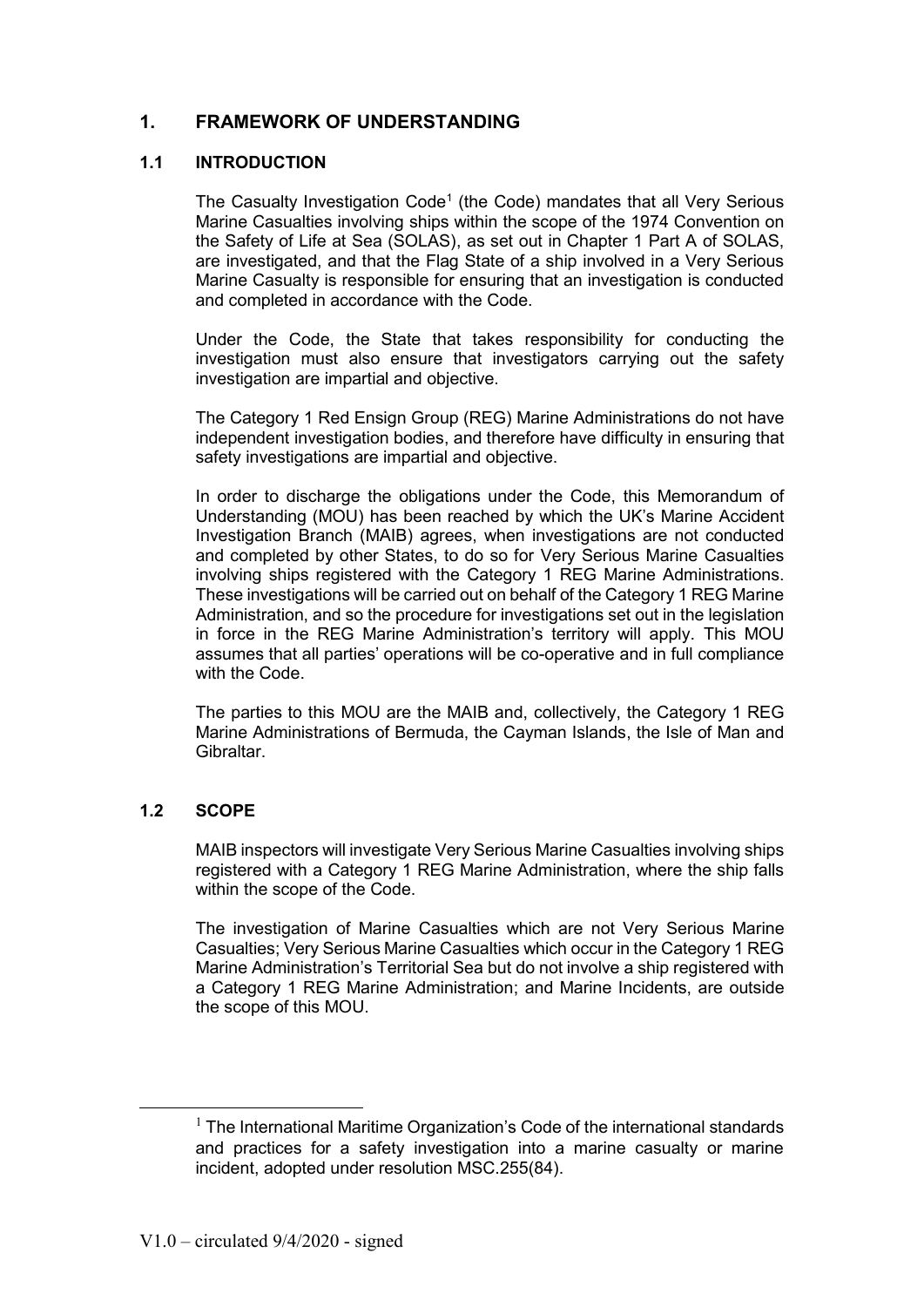Requests to investigate Marine Casualties which fall outside the scope of this MOU will be considered on a case-by-case basis and, if accepted, additional payment may be required from the Category 1 REG Marine Administration making the request.

Flag State, Marine Casualty, Marine Incident, and Very Serious Marine Casualty, have the meanings given in the Code, as amended from time to time.

# **2. DURATION OF THE MOU**

## **2.1 START DATE**

This MOU will commence on 1 April 2020, for an initial period of 5 years and may be reviewed and renewed thereafter.

The MAIB will commence investigating Very Serious Marine Casualties on behalf of Category 1 REG Marine Administrations on 1 April 2020, in respect of Very Serious Marine Casualties that occur on or after this date.

The Category 1 REG Marine Administrations are responsible for the investigation of Very Serious Marine Casualties occurring between the date this MOU commences and 31 March 2020 (inclusive). MAIB may, if so requested, provide assistance for these investigations, but it may charge for doing so.

# **2.2 ENDING THE MOU**

One or more parties may terminate this MOU by providing at least two years' notice.

If an individual Category 1 REG Marine Administration wishes to withdraw from this MOU, it must provide at least two years' written notice. The MOU will, after that date, continue in force in relation to the remaining Category 1 REG Marine Administrations.

# **3. PAYMENT**

## **3.1 INITIAL INTERIM PAYMENT AND PAYMENT FOR THE FIRST FULL YEAR**

The following charges are split equally between the Category 1 REG Marine Administrations.

An annual payment for the first full year (1 April 2020 to 31 March 2021) of £239,468, to be paid in full on or before 31 March 2020.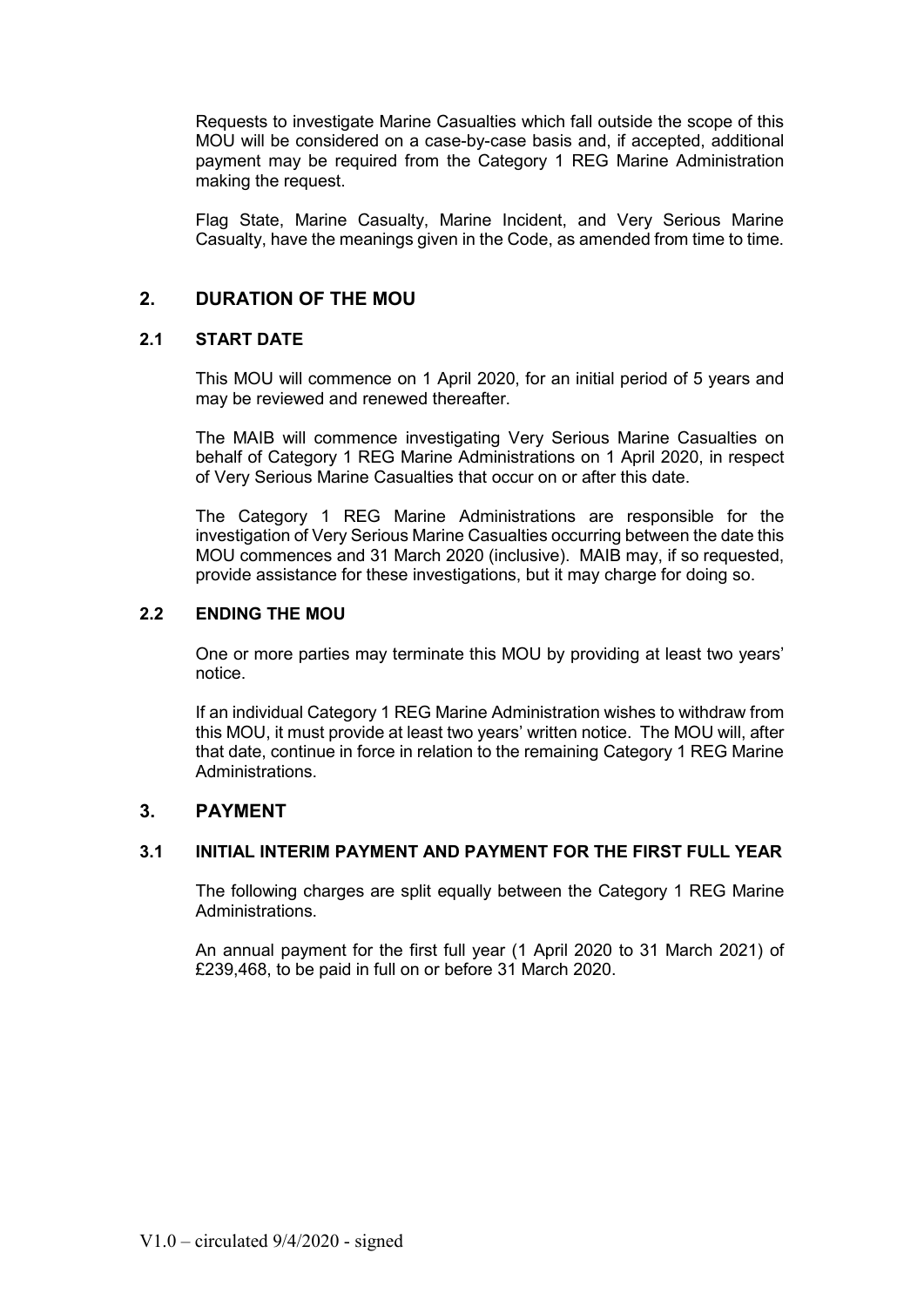## **3.2 ONGOING ANNUAL PAYMENTS**

Subsequent annual payments are to be paid in full on or before 31 March in each year, in advance of service for the succeeding period 1 April to 31 March. Annual payments will be calculated by reference to the UK 12-month consumer price index inflation rate for the month in which the calculation is made, and so small yearly increases can be expected that broadly align with inflation.

MAIB will notify the Category 1 REG Marine Administrations by the end of February in the year that the payment is due, of the amount to be paid.

# **3.3 SERVICE COVERED BY ANNUAL PAYMENTS**

Annual payments made under 3.1 and 3.2 will cover the full cost of investigations within the scope of this MOU, as defined in 1.2 above. The full cost of investigations includes:

- The salaries of two qualified marine accident inspectors
- Internal analysis, processing and administrative support provided by other MAIB staff.
- Travel, subsistence and externally sourced inspection and examination costs up to a cumulative total of £15,000 per investigation. Should costs in excess of this total need to be incurred in respect of a particular investigation, this will be discussed between the MAIB Chief Inspector and the particular REG Category 1 Marine Administration to which the ship involved in the Very Serious Marine Casualty is registered, in advance of costs being incurred. This discussion will be with a view to the particular Category 1 REG Marine Administration making an additional payment to cover the costs which exceed the £15,000 limit.

The payments do not cover:

- Investigations that are out of Scope (see 1.2 above).
- Investigations carried out into Very Serious Marine Casualties occurring between the date this MOU commences and 31st March 2020 inclusive.

# **4. INVESTIGATION PROCESS AND PROCEDURES**

## **4.1 AUTHORITY AND POWERS TO CONDUCT INVESTIGATIONS**

To facilitate maximum flexibility and avoid any delay to the commencement of an investigation, all MAIB inspectors will be appointed, under the relevant statutory powers in force in each territory, as investigators for each of the Category 1 REG Marine Administrations. These appointments will be completed on or before 31 March 2020, and renewed as appropriate. The documents providing proof of initial appointments will be provided to MAIB on or before 31 March 2020. This will ensure that MAIB inspectors have the necessary powers to begin investigating as soon as a Very Serious Marine Casualty occurs.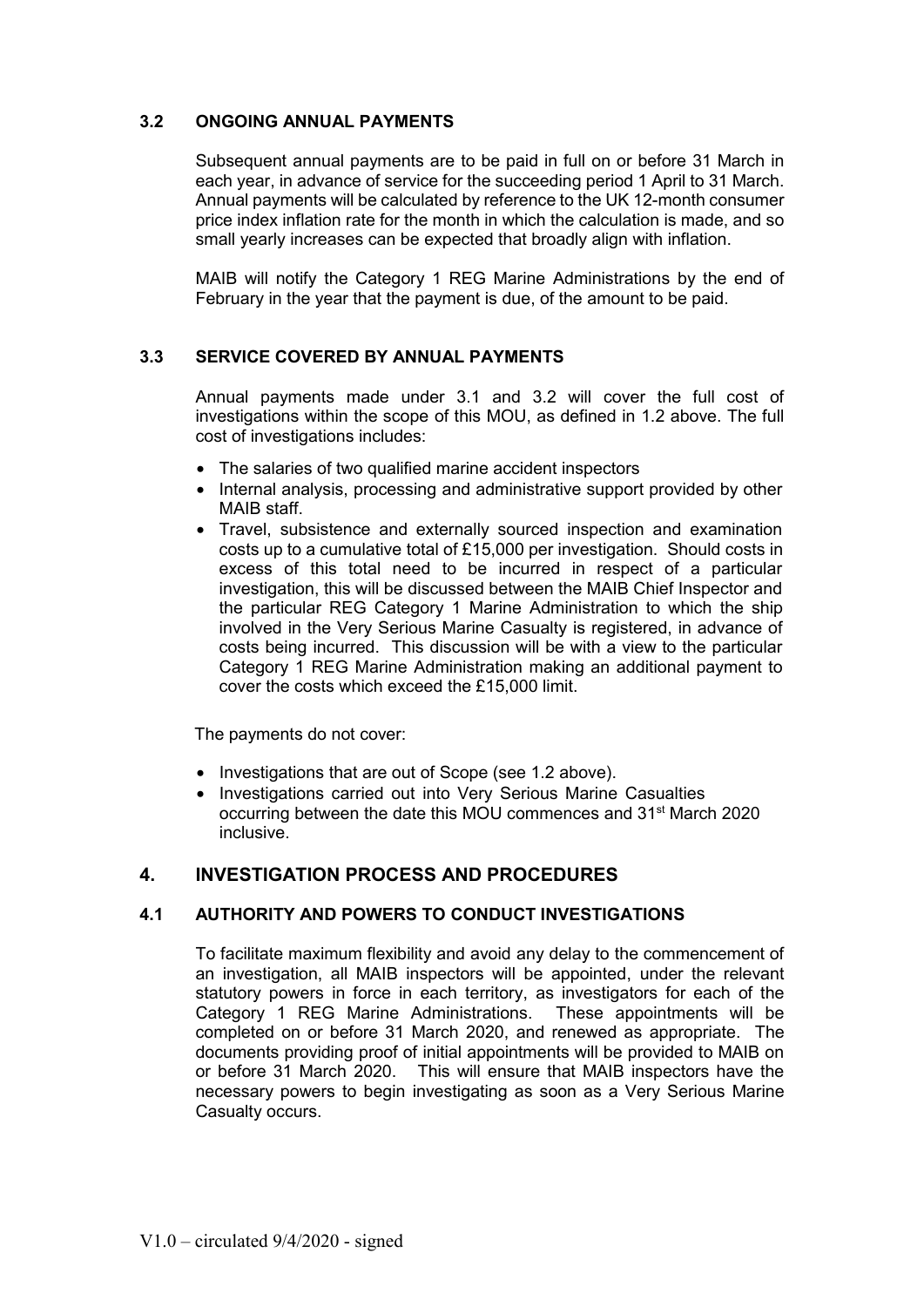### **The conduct of investigations for the individual Category 1 REG Marine Administrations**

#### **4.1.1** Isle of Man

In conducting investigations on behalf of the Isle of Man, MAIB inspectors shall have the powers conferred on inspectors by section 3 of the Isle of Man Merchant Shipping Act 1985.

Each investigation will be led by an MAIB inspector appointed under section 3 of the Isle of Man Merchant Shipping Act 1985.

Investigations shall be conducted in accordance with regulation 12 of the Isle of Man's Merchant Shipping (Accident Reporting and Investigation) Regulations 2001.

#### **4.1.2** Cayman Islands

In conducting investigations on behalf of the Cayman Islands, MAIB inspectors shall have the powers conferred on inspectors by section 422 of the Cayman Islands Merchant Shipping Law 2016.

Each investigation will be led by an MAIB inspector appointed under section 430 of the Cayman Islands Merchant Shipping Law 2016.

Investigations shall be conducted in accordance with regulation 13 of the Cayman Islands Merchant Shipping (Marine Casualty Reporting and Investigation) Regulations 2018.

# **4.1.3** Bermuda

In conducting investigations on behalf of Bermuda, MAIB inspectors shall have the powers conferred on inspectors by section 220 of the Bermuda Merchant Shipping Act 2002.

Each investigation will be led by an MAIB inspector appointed under section 228 of the Bermuda Merchant Shipping Act 2002.

The investigation shall be conducted in accordance with regulation 11 of the Bermuda Merchant Shipping (Accident Reporting and Investigation) Regulations 2019.

#### **4.1.4** Gibraltar

In conducting investigations on behalf of Gibraltar, MAIB inspectors shall have the powers conferred on inspectors by regulation 6 of the Gibraltar Merchant Shipping (Accident Reporting and Investigation) Regulations 2012.

Each investigation will be led by an MAIB inspector appointed under regulation 7 of the Gibraltar Merchant Shipping (Accident Reporting and Investigation) Regulations 2012.

Investigations shall be conducted in accordance with regulation 14 of the Gibraltar Merchant Shipping (Accident Reporting and Investigation) Regulations 2012.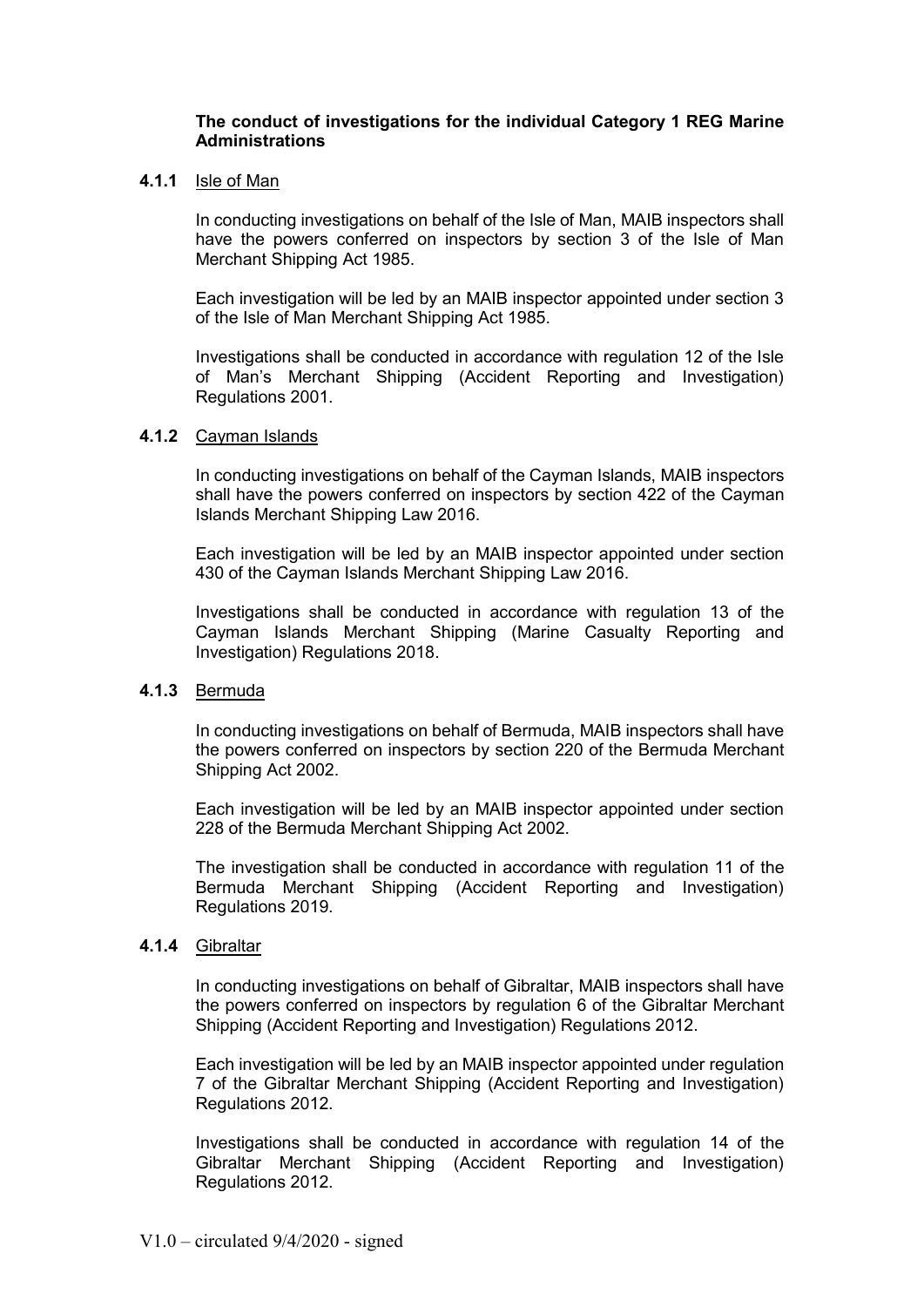# **4.2 NOTIFICATION AND COMMENCEMENT OF AN INVESTIGATION**

The Category 1 REG Marine Administration to which the ship is registered shall notify MAIB of a potential Very Serious Marine Casualty falling within the scope of this MOU, and its decision that it should be investigated, as soon as possible.

On receipt of such a notification, MAIB inspectors will carry out a preliminary assessment to confirm that the accident is a Very Serious Marine Casualty within the scope of this MOU. If the MAIB Chief Inspector believes the marine casualty is not a Very Serious Marine Casualty he will raise this with the relevant Category 1 REG Marine Administration. If the MAIB Chief Inspector agrees that the accident is within the scope of this MOU he will notify the reporting Category 1 REG Marine Administration that he agrees to carry out the investigation on its behalf, and set out any assistance that might be required.

# **4.3 CONTACT DURING THE INVESTIGATION**

During the course of the investigation, MAIB will provide periodic progress reports to the Category 1 REG Marine Administration. Beyond this, in order to maintain the MAIB's independence, further contact with the Category 1 REG Marine Administration will be limited to that necessary for the effective conduct of the investigation. This might include requests that the Marine Administration:

- $\circ$  re-affirm to stakeholders that the MAIB is investigating the Very Serious Marine Casualty, and is authorised to exercise the relevant statutory powers;
- o provide details of any relevant legislation and guidance applicable to the casualty under investigation;
- $\circ$  provide survey, inspection and other records relevant to the casualty under investigation.

The Category 1 REG Marine Administration will respond promptly to any requests.

It is possible that MAIB inspectors will need to interview Category 1 REG Marine Administration staff in the course of the investigation.

Recommendations Meeting. The MAIB Chief Inspector may choose to meet with selected stakeholders, advisors and / or industry bodies to seek advice on the formulation of appropriate recommendations to be included in the report. If such a recommendations meeting is held, representatives of the Category 1 REG Marine Administration will normally be invited to attend.

Draft Report<sup>2</sup>. The MAIB's Deputy Chief Inspector will provide in strict confidence a draft copy of the investigation report to any person who could be adversely affected by the report, or if that person is deceased, to that person who best seems to represent the interests of the deceased. The draft report will also be shared with the relevant Category 1 REG Marine Administration. Those served with the draft report will be given 30 days in which to submit comments. All comments submitted will be reviewed, the report amended as appropriate, and feedback provided.

<sup>&</sup>lt;sup>2</sup> CIC Chapter 13 refers.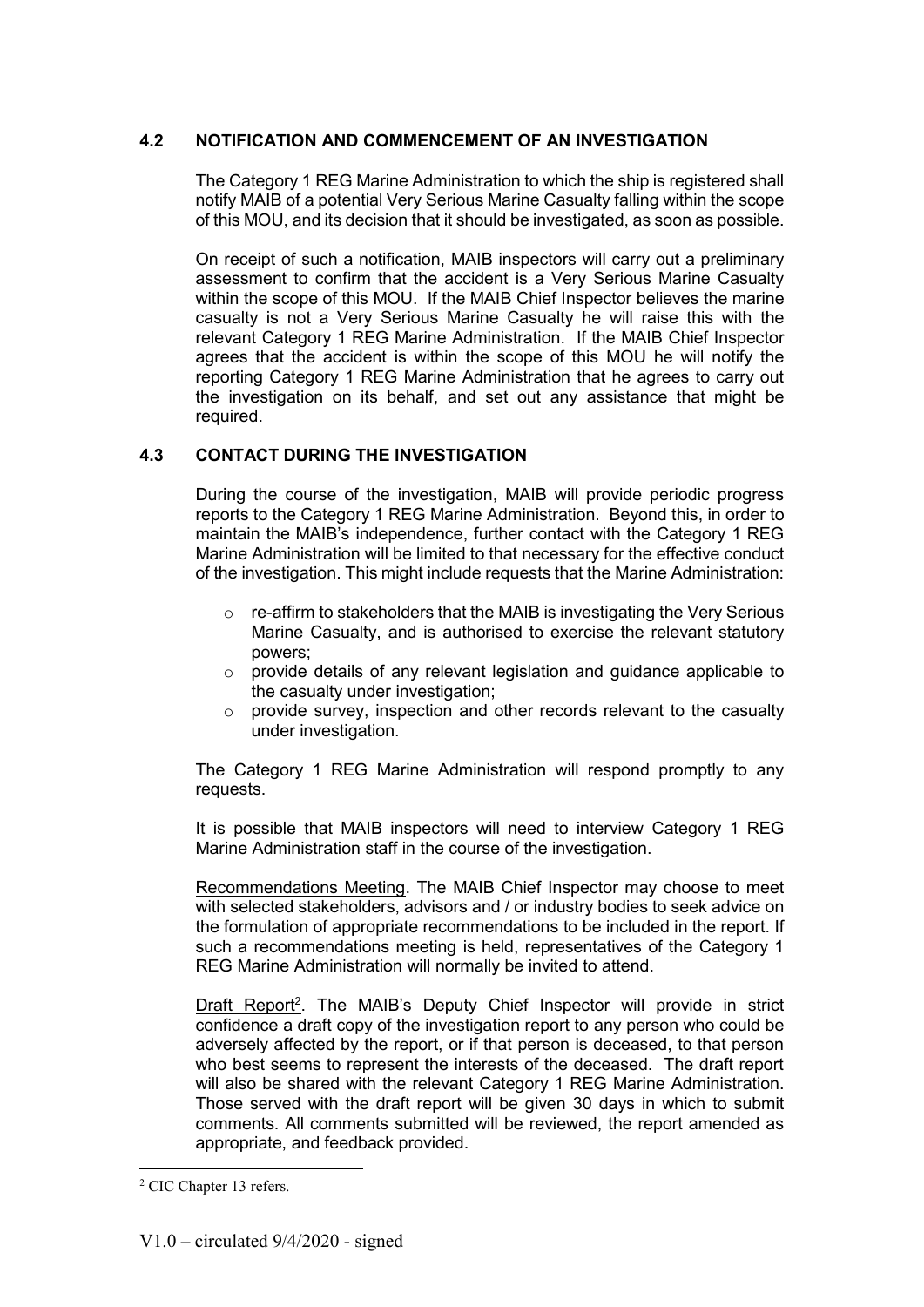# **4.4 SAFETY BULLETINS**

When, in the course of an investigation, the MAIB identifies a safety issue that requires immediate action, it will issue an appropriate Safety Bulletin. If the Safety Bulletin contains a targeted recommendation that urgent action be taken, the relevant marine administration will be consulted before the Safety Bulletin is published.

# **4.5 ADMINISTRATIVE PROCESSES**

The MAIB will be responsible for adding the necessary details of investigations to the IMO's Global Integrated Shipping Information System (GISIS) on behalf of the Category 1 REG Marine Administration*.* 

## **4.6 PUBLICATION PROCESS**

Following review of any comments received during the consultation process, the precise timing of publication and content of investigation reports will be at the MAIB Chief Inspector's discretion.

The MAIB Chief Inspector will notify the UK's Secretary of State for Transport and the relevant Category 1 REG Marine Administration's equivalent authority of its intention to publish 48 hours in advance of the publication of an investigation report.

The MAIB's investigation report will be published by the MAIB. In certain circumstances, such as when an investigation might be lengthy or have significant industry or public interest, an interim report may be published.

## **4.7 ISSUE AND MONITORING OF SAFETY RECOMMENDATIONS**

As a result of the findings of an investigation, the MAIB may recommend to the relevant Ministry responsible for marine matters that safety recommendations are made. The MAIB's suggested recommendations will be included in the published investigation report. It will be the responsibility of the relevant Ministry to arrange for the recommendations to be issued to recipients, and to monitor and report on their implementation in accordance with the pertinent national requirements.

## **4.8 DISCLOSURE AND PROTECTION OF EVIDENCE**

The disclosure of records will be subject to the provisions of Regulation 13 of the Merchant Shipping (Accident Reporting and Investigation) Regulations 2012 (as amended).

Regulation 13 sets out which records are protected and the circumstances in which they may be disclosed. In line with regulation 13, the MAIB will not, for purposes other than a safety investigation, release any protected records without an order from the High Court in England, or the Court of Session in Scotland (see Annex).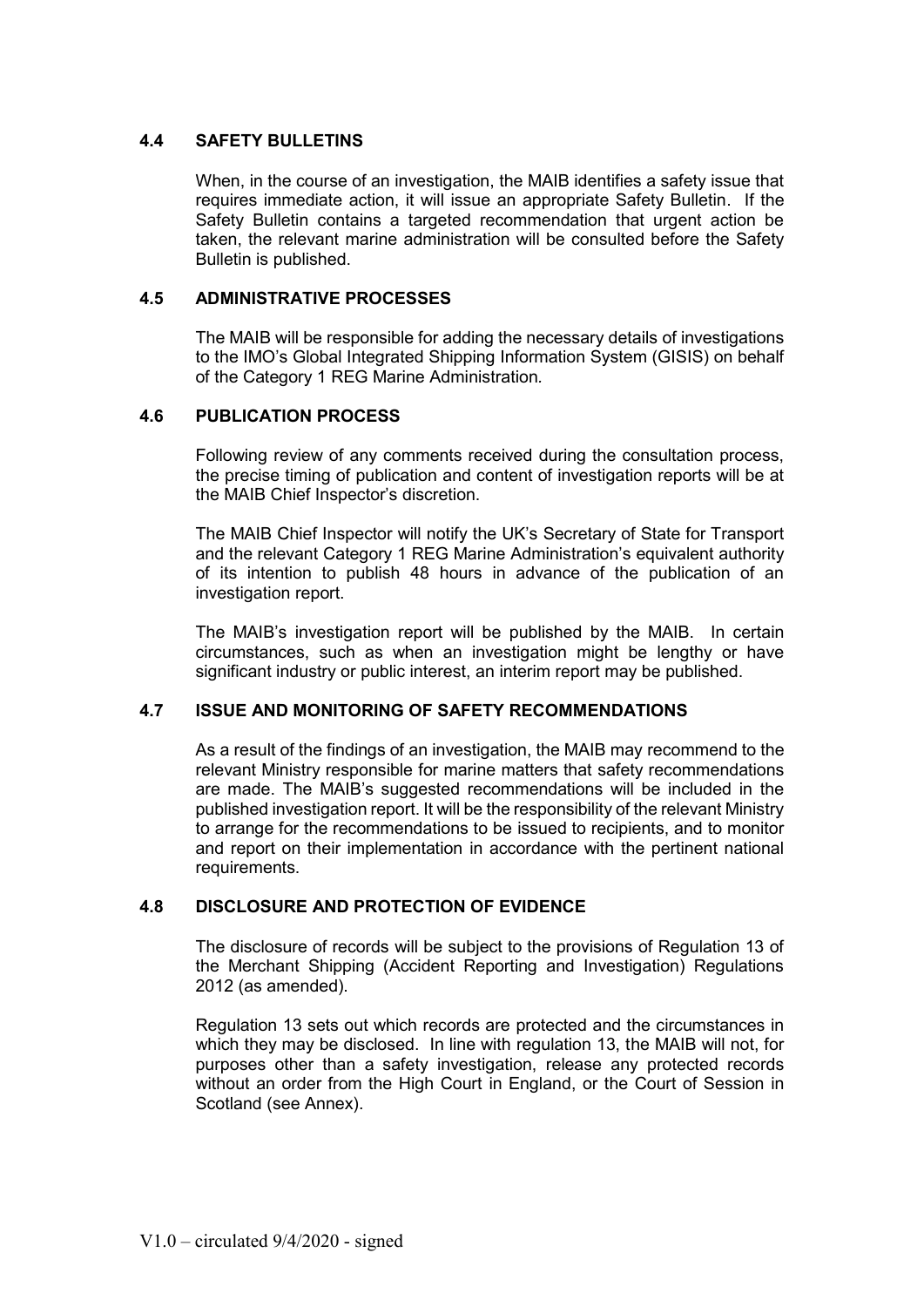# **5. AGREEMENT**

| <b>MARINE ACCIDENT INVESTIGATION</b><br><b>BRANCH</b>            |                                                                                                                               |
|------------------------------------------------------------------|-------------------------------------------------------------------------------------------------------------------------------|
| Signed                                                           |                                                                                                                               |
| Law C Tell                                                       |                                                                                                                               |
| <b>Andrew Moll</b><br><b>Chief Inspector of Marine Accidents</b> |                                                                                                                               |
| Date: 9/4/2020                                                   |                                                                                                                               |
| <b>BERMUDA SHIPPING AND MARITIME</b><br><b>AUTHORITY</b>         | <b>Ministry of International Trade,</b><br><b>Investment, Aviation and Maritime</b><br><b>Affairs, for the CAYMAN ISLANDS</b> |
| Signed                                                           | <b>SHIPPING REGISTRY</b>                                                                                                      |
|                                                                  | Signed                                                                                                                        |
| <b>Francis C. Richardson</b>                                     |                                                                                                                               |
| <b>Chief Executive Officer</b>                                   | <b>Eric Bush</b>                                                                                                              |
| Date: 27/4/2020                                                  | <b>Chief Officer</b>                                                                                                          |
|                                                                  | Date: 22/5/2020<br><b>ISLE OF MAN SHIP REGISTRY</b>                                                                           |
| <b>GIBRALTAR SHIP REGISTRY</b>                                   |                                                                                                                               |
| Signed                                                           | Signed                                                                                                                        |
| <b>Alan Cubbin</b>                                               |                                                                                                                               |
| Marine Accident Investigation                                    | <b>Cameron Mitchell</b>                                                                                                       |
| Compliance Officer                                               | <b>Director</b>                                                                                                               |
| Date: 28/4/2020                                                  | Date:22/4/2020                                                                                                                |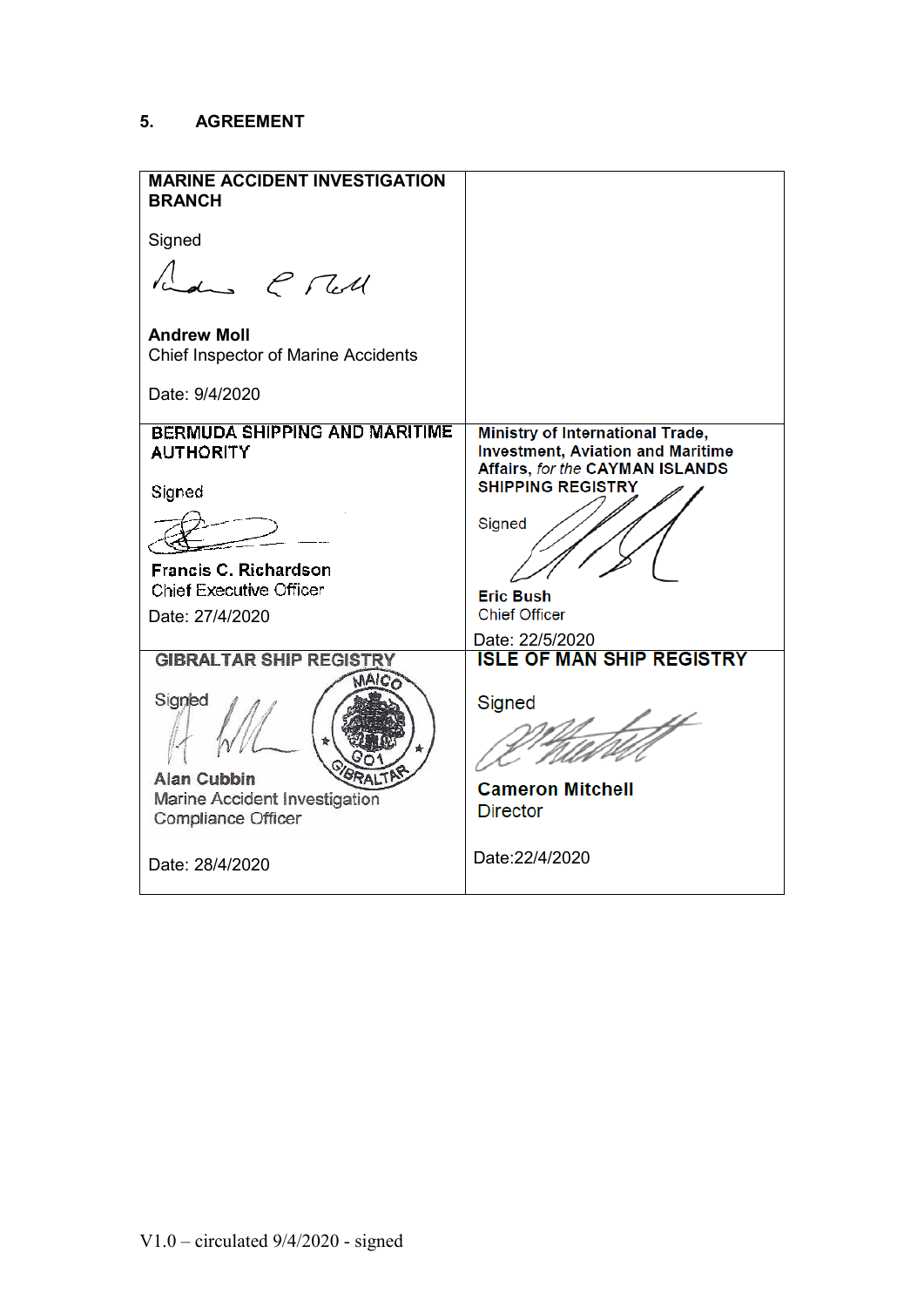## **Annex**

# **Regulation 13 Merchant Shipping (Accident Reporting and Investigation) Regulations 2012**

13 – (1) Subject to the following paragraphs, the names, addresses or other details of anyone who has given evidence to an inspector must not be disclosed.

(2) Subject to paragraphs (4) and (7) the following documents or records whether held electronically, mechanically or otherwise must not be made available for the purposes other than a safety investigation, unless a Court orders otherwise –

- (a) subject to paragraph (3), all declarations or statements taken from persons by an inspector or supplied to an inspector in the course of an investigation, together with any notes or recordings of witness interviews;
- (b) medical or confidential information regarding persons involved in an accident;
- (c) any report made under regulation 6(4);
- (d) copies of the report other than the final report except as mentioned in regulation 14(4)(a), (5) or (12);
- (e) all correspondence received by the Chief Inspector from parties involved in a safety investigation;
- (f) evidence from voyage data recorders;
- (g) the notes made by an inspector or person appointed under regulation 11(2), whether written or held electronically along with any recordings or photographs;
- (h) all communications between persons having been involved in the operation of the ship or ships; and
- (i) Inspector's opinions expressed in the analysis of information.

(3) A person who has given a declaration or statement to an inspector in the course of a safety investigation may make available a copy of their statement or declaration to another person as they see fit.

(4) Any independent technical analysis commissioned by the Chief Inspector and opinions expressed in such analysis may be made publicly available if the Chief Inspector considers it appropriate to do so.

(5) Subject to paragraph (6), no order must be made under paragraph (2) unless the Court is satisfied, having regard to the views of the Chief Inspector, that the interests of justice in disclosure outweigh any prejudice, or likely prejudice, to-

(a) the safety investigation into the accident to which the document or record relates;